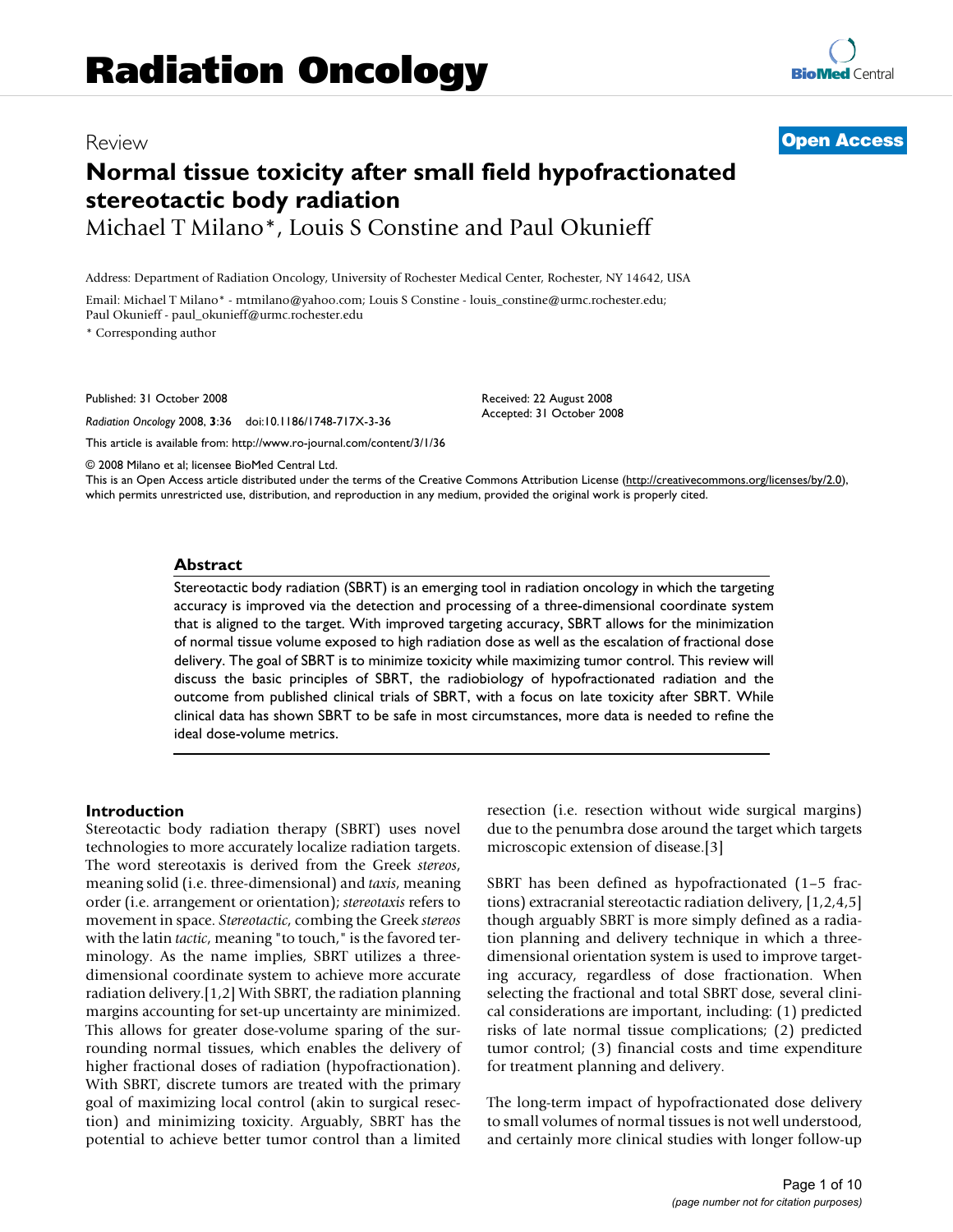are needed to better define the variables associated with risks of late toxicity.

#### *Technical aspects of SBRT*

SBRT requires a means to detect and process a threedimensional array. Various three-dimensional coordinate systems can be used, including internal fiducials, external markers and/or image guidance. Image guided radiation therapy (IGRT), with daily CT imaging, ultrasound and/or orthogonal x-rays can assist in targeting accuracy.

Several other tools can be used to improve immobilization including stereotactic body frames, abdominal compression devices and vacuum bags. Respiratory gating, which allows for the radiation beam to be turned off when respiratory movements place the target outside of the predetermined positioning parameters, and for radiation to resume when the target falls back within the accepted alignment, can help improve targeting. Controlled respiration, such as relaxed breath-hold or shallow breathing can also reduce set-up uncertainty.[6] Some SBRT systems (such as Cyberknife®) track three-dimensional coordinates in real time, while the head of the accelerator realigns itself in real time to accommodate fluctuations in the target position.

The planning and delivery of SBRT generally uses multiple non-coplanar and/or arcing fields, directed at the radiation target. As result, the dose gradient is steeper than with conventional radiation, though the low dose region encompasses a larger volume and is irregularly shaped. The dose with SBRT is generally prescribed to the isocenter and/or isodose line encompassing the target, resulting in an inhomogeneous dose delivery in which the isocenter receives a greater dose than the periphery of the target. To reduce dose to surrounding tissues, a lower isocenter dose is selected and/or the dose is prescribed to a higher isodose line. With hypofractionated SBRT, versus conventional radiation, the absolute prescribed radiation dose is less (due to the use of larger, more biologically effective dose fractions); this lower absolute dose, in conjunction with the normal tissues being encompassed by lower isodose lines, provides a biologically sound rationale for using SBRT to reduce normal tissue exposure.[7]

#### *Radiobiology of hypofractionated radiation*

The classic linear-quadratic model of cell survival after radiation is widely used to predict tumor response and normal tissue toxicity from fractionated radiation. Though the linear-quadratic model has limitations, including the over-estimation of cell killing from radiation,[8] it does provide insight into predicting tumor control and normal tissue toxicity, and is often used as the basis for determining fractionation schemes.[9] The validity of using the linear-quadratic model to predict late effects has been questioned, as it is a model derived from *in vitro* cell survival assays of cancer cell lines and is not necessarily expected to predict *in vivo* toxicity of normal tissues, in which alteration and/or injury of various cell types is of greater importance than cell survival.[10]

Generally, normal tissue effects are more greatly impacted by fraction size than are acute effects, which is why 1.8– 2.0 Gy fractions are considered standard in the irradiation of most diseases in which the patient is expected to survive long enough to potentially experience late radiationinduced toxicity. Thus, with hypofractionated radiation, there is heightened concern about the risks of late toxicity, even when SBRT techniques are used to reduce the volume of normal tissue exposed to high doses.

It is generally accepted that unrepaired radiation-induced DNA damage results in mitotic death. However, at higher fractional radiation doses, other mechanisms may play a significant role as well. Interestingly, accounting for the overestimation of linear-quadratic model in predicting tumor control (i.e. poorer control than expected) with large fractional doses, and accounting for the hypoxic fraction of tumors, and the relative radiation resistance associated with hypoxia, hypofractionation actually results in a greater than expected tumor control, suggesting that novel mechanisms which can overcome hypoxia may play a role with hypofractionation.[11]

Researchers from Memorial Sloan Kettering have shown endothelial apoptosis becomes significant above a  $\sim$ 8–10 Gy single dose threshold (albeit fractionated regimens were not compared to single dose treatments).[12] Endothelial apoptosis results in microvascular disruption and death of the tissue supplied by that vasculature.[13] Radiation, and perhaps higher fractional doses of radiation, may also play a role in stimulating an immune response. Radiation-induced stem cell depletion is also likely important. Stem cells can migrate into the radioablated tissue from neighboring undamaged tissue.

SBRT is well suited for the sparing of tumors involving or abutting parallel functioning tissues (i.e. kidneys, lung parenchyma and liver parenchyma, in which functional subunits are contiguous, discrete entities).[1,4] SBRT reduces the organ volume, and thus the absolute number of parallel functioning subunits destroyed by radiation. Because of an organ reserve, with redundancy of function, the undamaged functional subunits can maintain the organ function (as occurs in lung, liver and kidney) and/ or regenerate new functional subunits (as occurs in liver). Serial functioning tissues (i.e., spinal cord, esophagus, bronchi, hepatic ducts and bowel, which are linear or branching organs, in which functional subunits are undefined) may also benefit from reduced high-dose volume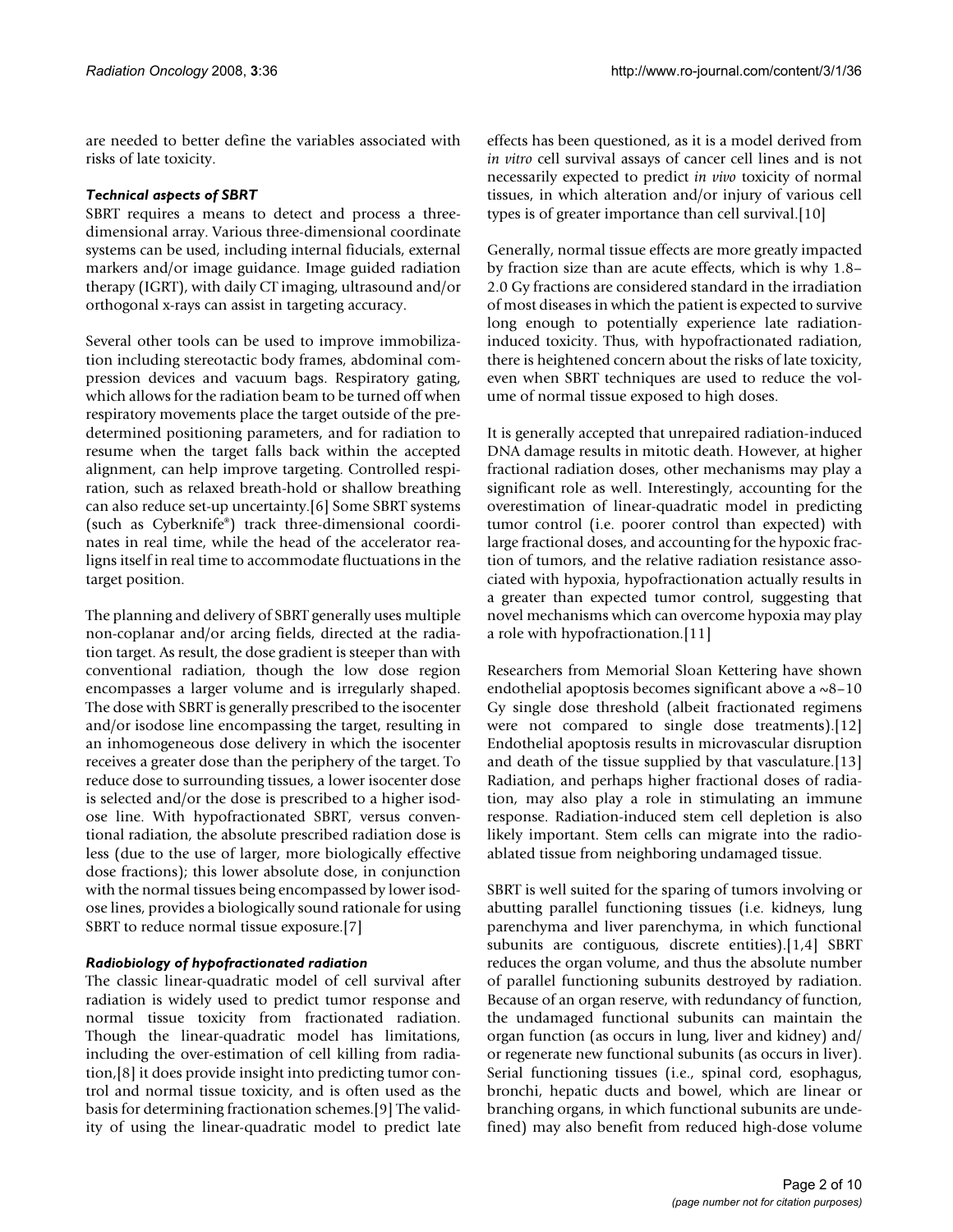exposure, though there is heightened concern about radio-abalting these tissues because of the potential devastating, irreversible downstream effects that can occur from damage to upstream portions of the organ.[1,4] Stem cell migration may be of greater importance with serial functioning tissue because unrepaired radiationinduced damage cannot be compensated for by the function of the undamaged organ. Though small volumes of serially functioning tissues, such as spinal cord, can safely receive suprathreshold doses,[14,15] the volume and anatomical regions which can receive suprathreshold dose are not well characterized, nor is the impact of inhomogenous dose delivery.[16]

#### *Review of select clinical trials using hypofractionated SBRT*

Extracranial SBRT has been used in the treatment of tumors involving many organs, including lungs, liver, pancreas, kidneys, adrenals, spine and other musculoskeletal tissues.[2,17-20] SBRT techniques have also been used to safely treat primary prostate cancer.[21,22] Most studies report acute toxicity of SBRT, though many also discuss late toxicity.

It is critical to understand the dose-volume metrics that are important in predicting late toxicity in normal tissues such as spinal cord, esophagus, stomach, bowel, liver, kidneys and lungs.[23] Unfortunately, with SBRT, late clinical outcome data is limited, and thus comprehensive evidenced-base dose-volume constraints are not available. With increasing clinical experience, these constraints are likely to become better formalized. The total dose, fractional dose, volume of normal tissue exposed to high doses of radiation, and location of the target are critical variables in predicting late toxicity. However, host and tumor variables, which are presently not well characterized, are also likely relevant. The remainder of this paper reviews the published clinical experience of SBRT. Papers focusing on normal tissue effects after SBRT, particularly late toxicity with longer follow-up (when available), were selected for this review.

#### *Lung*

SBRT in commonly used to treat lung tumors, including primary lung cancer as well as limited metastases, in patients who are medically inoperable or who refuse more invasive techniques. Radiation is arguably the safest option for tumors abutting large vessels and central structures. Table 1 (Additional File 1) summarizes the toxicity, prescribed dose and dose-volume constraints in selected studies described below.

Acute and mild fatigue, malaise, cough and dermatitis are common. Acute esophagitis can occur with SBRT of central tumors.[24] Acute radiographic pneumonitis commonly occurs, though grade  $\geq$ 3 pneumonitis is rare. Late toxicity is relatively uncommon. Reported late grade  $\geq 3$ toxicity ranges from 0–7%. Examples of grade ≥2 late toxicity include pneumonitis, [25-28] chronic cough,[29,30] pulmonary bleeding/hemoptysis,[31,32] bronchial fistula,[33] pulmonary function decline,[25,32] pneumonia,[32] pleural effusion,[25-27,32] airway narrowing, stricture or obstruction,[30,34,35] tracheal necrosis,[36] chest wall pain and/or rib fracture. [25,26,30,33,37-42] brachial plexopathy,[42,43] and esophageal ulceration.[31,37]

#### *Select studies*

At the University of Rochester, 49 patients were treated with SBRT for limited metastases in the thorax.[44] With a mean follow-up of 18.7 months, toxicity (acute and late) was as follows: grade 1–2 (mostly self-limited cough) in 41%; grade 3 (non-malignant pleural effusion successfully managed with pleurocentesis and sclerosis) in 1 patient; and no grade 4–5 toxicity. Pulmonary toxicity did not correlate with the volume of lung receiving >10 Gy or 20 Gy (V20).

In a Phase I study from Indiana University, 47 patients with medically inoperable Stage I non-small cell lung cancer (NSCLC) were treated with 3 fractions of SBRT, with the fractional dose escalated in 2 Gy increments, starting with 8 Gy fractions.[36,45] The mean follow-up was 27 and 19 months for Stage IA and IB NSCLC. Six patients developed acute radiation pneumonitis requiring steroids. Three of 5 patients receiving 24 Gy fractions developed grade  $3-4$  pneumonitis (n = 2) or tracheal necrosis  $(n = 1)$ , though the timing of these toxicities is not discussed.[36] Seventy patients with inoperable Stage I NSCLC enrolled on a subsequent Phase II study of 60–66 Gy in 3 fractions.[32] Eight patients developed grade 3–4 toxicity 1–25 months after SBRT; including pulmonary function decline, pneumonia, pleural effusion, apnea, and dermatitis. Six patients experienced grade 5 toxicity 0.6 – 20 months (median 12) after SBRT: 4 from pneumonia, 1 from pericardial effusion and another from massive hemoptysis. The extent to which SBRT contributed to the death in these patients cannot be determined. Central and hilar tumor location versus peripheral tumors ( $p = 0.004$ ) and tumor size 10 ml ( $p = 0.017$ ) were adverse predictors of grade 3–5 toxicity.

In a Phase I study from Stanford University, 32 patients with a solitary metastasis or Stage I NSCLC received single fraction SBRT, escalated from 15–30 Gy. Central tumor location, dose >15 Gy and tumor volume were associated with a greater risk of severe to fatal toxicity.[46] At a median follow-up of 18 months, 3 patients died 5–6 months after SBRT from radiation pneumonitis  $(n = 2)$ and tracheo-esophageal fistula  $(n = 1)$ .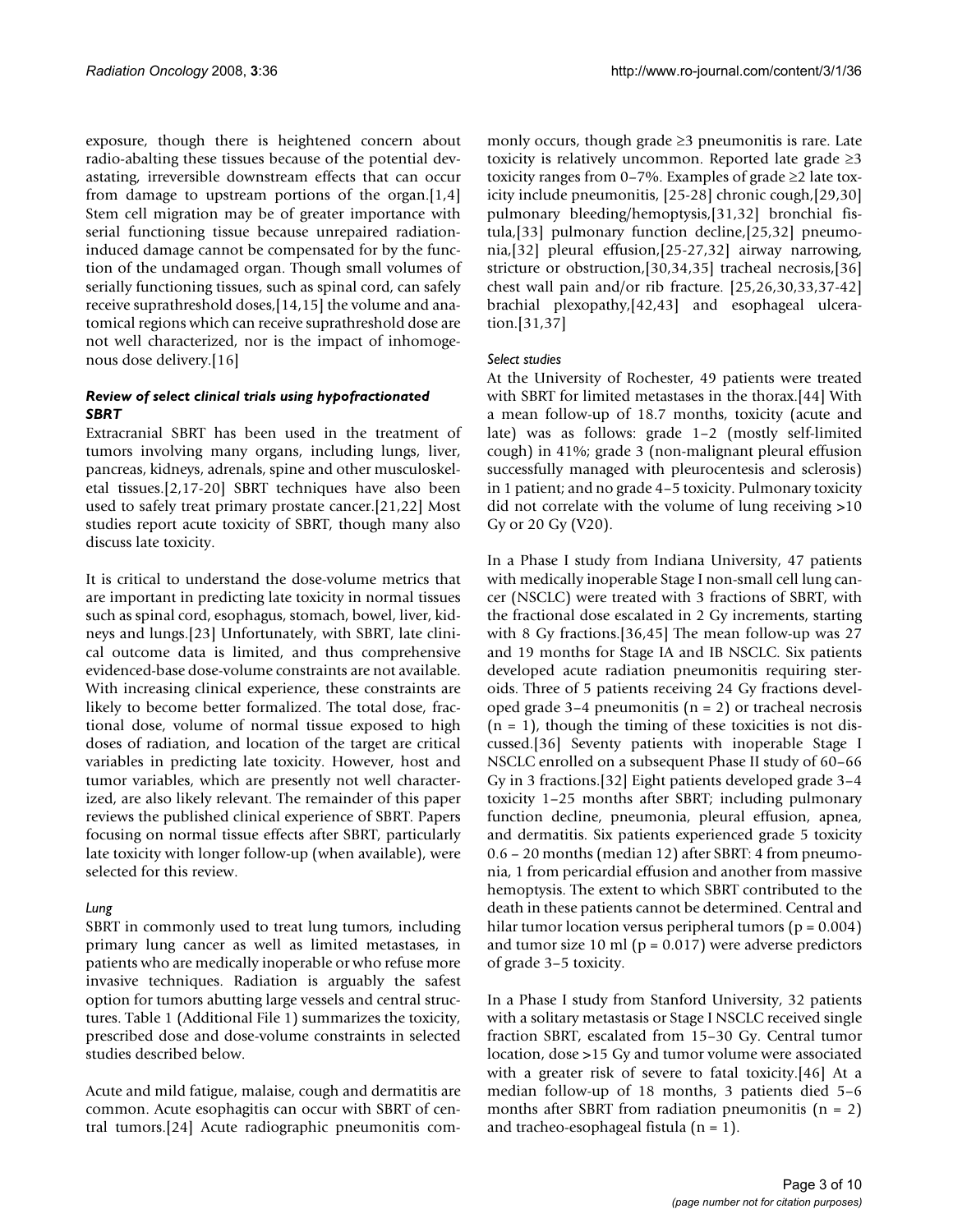Based on the Indiana University experience, the Radiation Therapy Oncology Group treated 55 patients with peripheral Stage I NSCLC with 60 Gy in 20 Gy fractions. With median follow-up of 8.7 months, 7 patients developed grade 3 pulmonary/upper respiratory toxicity and 1 developed grade 4 toxicity.[47]

In a retrospective study from Technical University, Germany, 68 patients with Stage I NSCLC received 30–37.5 Gy in 10–12.5 Gy fractions for peripheral tumors or 35 Gy in 7 Gy fractions for central thoracic tumors.[26] Acute radiation pneumonitis occurred in 36% of patients, while only 1 patient developed late grade 3 radiation pneumonitis (at 4 months) which progressed to fibrosis. One patient developed a grade 2 soft tissue fibrosis. With a mean follow-up of 17 months, no other grade >2 toxicity was observed.

In a study from Hong Kong, 20 patients received 45–60 Gy in 3–4 fractions of 12–18 Gy for peripheral Stage I NSCLC.[40] No grade  $\geq$  2 acute or late toxicity was observed. Four patients received fractional doses >6 Gy to the esophagus. The maximal dose to the trachea and mainstem bronchus was 42.6 Gy in 14.2 Gy fractions (with ≤0.5 ml >12 Gy) in 1 patient; 2 others received >10 Gy per fraction and 4 others received >8 Gy per fraction. The maximal dose to the aorta was 59.1 Gy in 19.7 Gy fractions (with  $\leq$ 3.3 ml >15 Gy) in 1 patient; 2 others received >10 Gy per fraction and 3 others received >8 Gy per fraction. The maximal dose to the heart was 40.4 Gy in 10 Gy fractions in 1 patient; 1 other received >10 Gy per fraction and 2 others received >8 Gy per fraction.

#### *Radiation pneumonitis*

Since the volume of lung exposed to clinically significant doses with SBRT is small, few pulmonary complications have yet to be observed by our group or others. As a result, it is difficult to ascertain dose-volume metrics to predict the risk of clinically significant radiation pneumonitis. Some studies have demonstrated the risk of radiation pneumonitis developing later (median of  $~5$  months) after SBRT versus after conventional radiotherapy.[27,28] A Japanese study has shown that a higher conformality index (less conformal plan) is significantly associated with a higher risk of pneumonitis, while other dose-volume metrics (i.e. mean lung dose and volume of lung exceeding incremental does) are not.[28] The V20 in that study ranged from 1–11%. In the study from the University of Rochester, in which pulmonary toxicity did not correlate with V20, the V20 ranged from 1–34%, with a median of 10%. Arguably the variance in V20 in these studies may not be large enough to conclude that V20 is not a significant predictor of radiation pneumonitis, since a V20 in the 30–40% range with standard fractionation is associated with increased risk of symptomatic pneumonits.[23] The standard dose-volume metrics used to predict radiation pneumonitis, such as V20, V13 and mean lung dose, may still be relevant.

### *Pulmonary function*

For the most part, SBRT does not significantly impact pulmonary function, and in some patients pulmonary function may improve after SBRT.[37,48] Pulmonary function decline may be asymptomatic or transient in some patients.[45,49] In a study from Aarhus University, late dyspnea was not correlated to any dose-volume parameters, and no consistent temporal variations of dyspnea after SBRT were observed.[50] Worsening dyspnea was more attributable to pre-existing chronic obstructive pulmonary disease as opposed to late radiation effects. In a study of 70 patients from Indiana University, neither poor baseline values of forced expiratory volume in 1 second (FEV1) nor diffusing capacity of the lung for carbon monoxide (DLCO) predicted for time to first Grade ≥2 pulmonary toxicity or survival after SBRT.[51] While FEV1 did not significantly change over time, the DLCO significantly decreased by 1.11 ml/min/mm Hg/y. In a study from William Beaumont Hospital, FEV1 reductions occurred primarily at  $~6$  weeks, and remained stable thereafter, with a ~6–7% decline.[52] DLCO reductions occurred at >6 months. At 1-year, the DLCO was reduced  $\sim$ 16–21%, and mostly asymptomatic. The decrease in DLCO correlated with mean lung dose and V10–20, and was stable when corrected for alveolar volume, suggesting alveolar damage as a mechanism for change. There is no consensus on a safe lower limit of pulmonary function for SBRT. In the study from Indiana University, the pretreatment FEV1 ranged from 0.29–2.12 and the DLCO ranged from 3.5– 23.05. Certainly, clinical judgment is needed to determine the safety of SBRT in any given patient, taking into account the pulmonary function, as well as the location and number of lesions.

#### *Rib fracture/chest wall pain*

Rib fractures can be asymptomatic, and therefore perhaps under-reported. In a study from Hong Kong, the dose to the chest wall in 3 patients who experienced asymptomatic rib fractures was 20–21 Gy in 3–4 fractions.[40] In a multi-institutional study, the risk of rib fracture from SBRT to peripheral lung lesions,  $\leq 1.5$  cm from chest wall, was a function of the absolute volume of chest wall receiving >30 Gy in 3–5 fractions.[41] No rib fractures occurred with <35 ml of chest wall receiving >30 Gy; at >35 ml, half of the patients developed rib fracture. Princess Margaret Hospital reported a 48% 2-year risk or rib fracture, mostly asymptomatic or mildly symptomatic, a median of 17 months after delivery of 54–60 Gy in 18–20 Gy fractions for tumors close  $(0-1.8 \text{ cm}, \text{median } 0.4 \text{ cm})$  to the chest wall.[38] The median dose at the fracture site was 29–78 Gy (median 49). In a prospective Japanese study, 1 of 45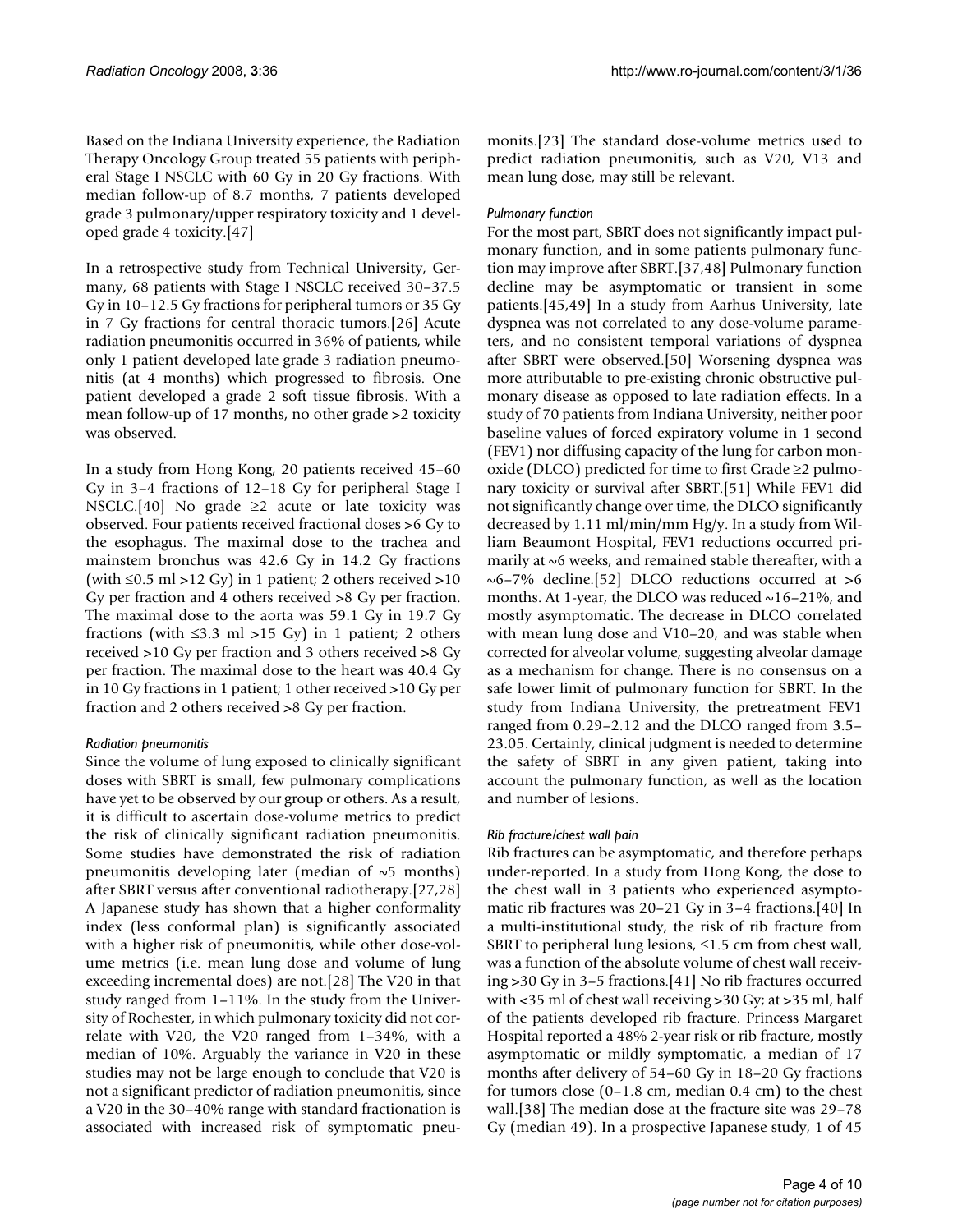patients developed grade 2 chest wall pain after receiving a prescribed dose of 60 Gy in 7.5 Gy fractions to a peripheral tumor; the chest wall received a maximal dose of 48 Gy.[37]

#### *Esophageal toxicity*

With standard fractionation, the volume, length and surface of esophagus exposed to suprathreshold radiation increases the risk of toxicity.[23] SBRT can reduce the amount of esophagus exposed to therapeutic doses, though hypofractionated radiation delivery does raise concern for esophageal toxicity. Generally, the dose constraints adhered to for esophagus have proven to be safe (see Table 1 (Additional File 1)). In a prospective Japanese study, 1 of 45 patients developed grade 5 esophageal ulceration 5 months after receiving a prescribed dose of 48 Gy in 6 Gy fractions; in this patient, the esophageal maximum was 50.5 Gy and 1 cc of esophagus received >42.5 Gy.[37]

### *Brachial plexopathy*

In an Indiana University study of 37 lesions in 36 patients with apical lung tumors treated to median dose of 57 Gy, the 2-year risk of brachial plexopathy was 46% after the brachial plexus received a biologically effective dose maximum of >100 Gy versus 8% for <100 Gy (*p* = 0.04).[43] Anther study reported brachial plexopathy in 1 of 60 patients due to significant volume of brachial plexus receiving 40 Gy in 4 fractions.[42]

## *Radiographic changes*

Following SBRT, the lung parenchyma undergoes acute (occurring after weeks to months) and late (after 6 months) changes, reflected by characteristic radiographic findings,[27,53-55] and perhaps correlated to V7–10 and mean lung dose. [56] Acute radiation pneumonitis appears radiographically as diffuse or patchy consolidation and/or ground glass opacities. Late radiographic fibrosis can be linear and streaking or mass-like. The fibrosis can change in shape and extent; it can shrink and migrate centrally towards the hilum over the course of several months of follow-up imaging.[27,55] It can also grow, appear as abnormal opacities, and/or potentially mimic recurrent tumors.[27,57,58] While late radiographic changes reflect fibrosis, the clinical significance of these changes is not known. Radiographic bronchial/tracheal wall thickening (with or without clinical airflow restriction) can also be seen.[34]

In a study from Hiroshima University, patients were followed with serial CT scans after receiving 48–60 Gy in 3.85–12 Gy fractions. Patients who developed grade >2 radiation pneumonitis, were more likely to have had acute diffuse consolidation or no evidence of acute radiographic changes (versus patchy consolidation or ground

glass opacity changes).[54] The late changes, classified as modified conventional pattern (consolidation, volume loss and bronchiectasis), mass-like pattern (focal consolidation around tumor site) and scar-like pattern (linear opacities and volume loss), developed in 62%, 17% and 21% respectively. Among those lesions developing acute diffuse consolidation, 80% proceeded to develop to a modified conventional pattern of late changes; among those lesions with no acute densities, 59% developed a scar-like pattern of late changes.

In a study from Kyoto University, late changes (after a dose of 48 Gy in 12 Gy fractions) developed as patchy consolidation (within irradiated lung, not conforming to SBRT field) in 8%, discrete consolidation (within SBRT field, not outlining shape of field) in 27% and solid consolidation (outlining SBRT field) in 65%.[53] The shape of the radiation changes were described as wedge (35%), round (35%) and irregular (29%); the extent of fibrotic change was described as peripheral (48%), central (6%), both (39%) and skip lesion(s) isolated from the tumor  $(6\%)$ .

### *Liver*

SBRT in commonly used to treat liver tumors, including hepatocellular carcinoma as well as limited metastases, in patients who are medically inoperable, who refuse more invasive techniques, whose disease is unresectable and/or who have several lesions. Table 2 (Additional file 1) summarizes the toxicity, prescribed dose and dose-volume constraints used in selected studies described below.

Acute mild fatigue, malaise, nausea, diarrhea and dermatitis are common. Grade ≥3 toxicity, including hepatic failure, bowel perforation or obstruction and gastrointestinal bleeding, is rare. In the rare situations of hepatic failure, it is often difficult to determine whether hepatic failure resulted from radiation or tumor progression.

#### *Select studies*

At the University of Rochester, 69 patients were treated with SBRT for limited metastases of the liver. At a median follow-up of 14.5 months, grade 1–2 elevation of liver function tests occurred in 28% of patients, and no grade ≥3 toxicity was observed.[59] Clinically insignificant radiographic changes were seen in all patients.

In a collaborative Phase I study, the University of Colorado and Indiana University enrolled 18 patients with 1– 3 liver metastases treated with three fractions of SBRT.[60] No patients developed grade >2 toxicity. Late radiographic changes of well circumscribed hypodense lesions were commonly seen, corresponding to the 30 Gy dose distribution. In a follow-up analysis, including an additional 18 patients treated on a Phase II study of 3 fractions of 20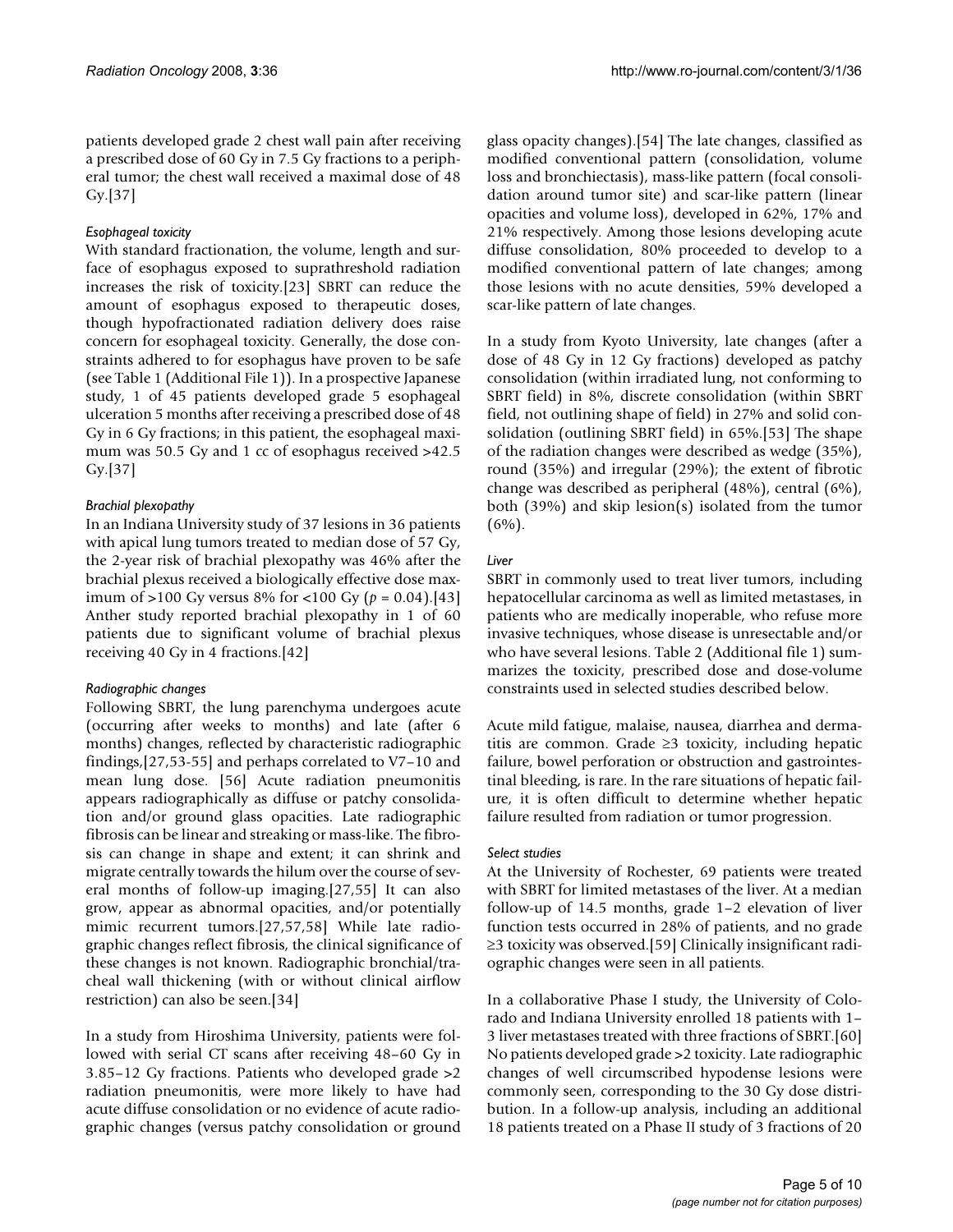Gy, 1 patient developed subcutaneous tissue breakdown; no radiation-related liver toxicity occurred.[61]

In a study from Aarhus University, 44 patients with liver metastases from colorectal cancer received a dose of 45 Gy in 15 Gy fractions. Acute toxicity  $\leq 6$  months after SBRT) included grade 3 colonic ulceration  $(n = 1)$ , grade 3 duodenal ulceration (n = 2), grade 3 skin ulceration (n = 2), grade 3–4 pain ( $n = 11$ ), grade 3 nausea ( $n = 2$ ) and grade 3 diarrhea (n = 2). One patient died from hepatic failure <2 months after SBRT. Late toxicity was not explicitly discussed.[62] Grade 3 gastric and duodenal mucosal ulceration 3 months after SBRT was also reported in 2 of 48 patients in a recent Italian study, in which patients received 30–36 Gy in 3 fractions.[63]

Princess Margaret Hospital treated 41 patients with primary hepatocellular or intrahepatic biliary cancer on a Phase I study of 24–60 Gy in 6 fractions.[64] Using normal tissue complication modeling, patients were stratified into 3 different dose escalation groups, based on the effective liver volume to be irradiated. Acute (<3 months) elevation of liver enzymes occurred in 24% of patients, acute grade 3 nausea occurred in 7% and acute transient biliary obstruction occurred in 5% patients. There was one late death from gastrointestinal bleeding of a duodenal-tumor fistula and one patient required surgery for a bowel obstruction; both late toxicities were exacerbated by (and perhaps attributable to) recurrent disease.

#### *Pancreas*

Locally advanced pancreatic cancer has a grave prognosis, with a high likelihood of metastatic and local progression. Radiation can palliate or prophylactically palliate symptoms from local progression, such as biliary obstruction, bowel obstruction and splanchnic nerve pain. SBRT may afford an advantage in terms of improved local control, reduced volume of normal tissue exposure and shorter treatment duration.

Table 3 (Additional file 1) summarizes the toxicity, prescribed dose and dose-volume constraints used in the studies described below.

#### *Select studies*

Aarhus University conducted a Phase II study in which 22 patients with unresectable pancreatic cancer received 45 Gy in 15 Gy fractions.[65]. All evaluable patients developed acute (14 days post- treatment) decline in performance status and nausea, and most developed acute to subacute pain. Other grade 2–4 toxicities included diarrhea, and gastrointestinal mucositis, ulceration and perforation. Whether toxicity was related to SBRT or disease progression could not be assessed. Poor survival precluded a late toxicity analysis.

Stanford University conducted a Phase I in which 15 patients with unresectable pancreatic cancer received single fraction SBRT, escalated from 15 to 25 Gy.[66] No acute grade ≥3 toxicity was observed; late toxicity and symptom control were not explicitly reported, presumably due to limited follow-up (median 5 months) and poor survival (median 11 months). In a subsequent Phase II study, 16 patients received 45 Gy with intensity modulated radiotherapy followed by a single 25 Gy SBRT fraction.[67] Acute grade 3 toxicity included gastroparesis in 2 patients (one prior to receiving SBRT). Late toxicity occurred in some patients (number not explicitly reported) who developed grade 2 duodenal ulceration 4– 6 months after SBRT. In a later report, the authors document late gastrointestinal bleeding (unknown cause) and duodenal obstruction occurring in the same patient.[68]

The reported tolerability of SBRT by Stanford University conflicts with the excessive toxicity reported by Aarhus University. Perhaps these differences are attributable to different dose fractionation, different treatment design (i.e. Stanford University uses respiratory tracking), differences in patient population (i.e. tumor volumes were appreciably larger in Aarhus University study) and/or differences in failure pattern.

#### *Radiation induced histo-pathologic changes*

In a study from Stanford University, the pathologic changes after SBRT to the pancreas were characterized in 4 patients who underwent an autopsy 5–7 months after SBRT.[68] The primary tumors developed extensive fibrosis, tumor necrosis, ischemic necrosis widespread vascular injury (fibrinous exudate of arterial wall, necrosis and luminal occlusion) and sparse residual cancer cells. Stromal changes included fibrosis, atypical fibroblasts and fibrin deposition. Lymph nodes within the SBRT field were depleted of lymphocytes. In 1 patient, the adjoining colorectal mucosa, estimated to have received 4–11.5 Gy, developed a mucosal exudate with possible pseudomembrane formation and submucosal vascular damage.

#### *Spine*

Spinal metastases are quite common and are readily palliated with radiation. The commonly prescribed doses of 20 – 40 Gy in 2.5 – 4 Gy fractions effectively palliates spinal metastases, with safe dose exposure to the spinal cord. The prescribed dose of 20 – 40 Gy with these larger fraction sizes is generally accepted to be at the spinal cord tolerance (though certainly below the TD 5/5).[23] Additional radiation can be delivered to maximize tumor control or to treat recurrent disease, albeit with greater risks of spinal cord toxicity.[69] In patients with previously irradiated, symptomatic spinal metastases, SBRT is well suited to deliver additional radiation to the vertebral body while minimizing spinal cord dose. While hypofractionation in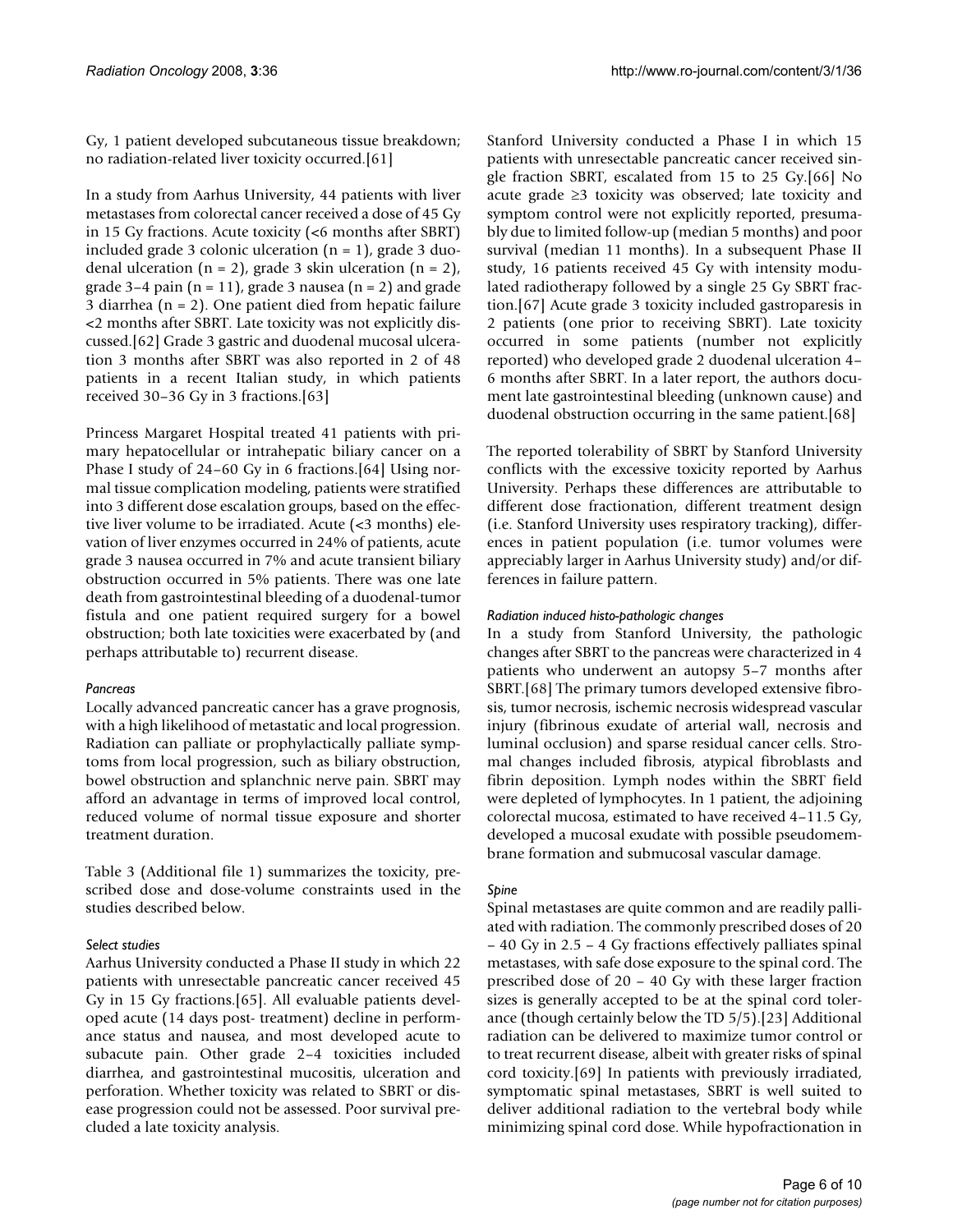this situation is counter-intuitive, early clinical data has shown it to be tolerable, albeit with limited patient follow-up.

Several studies have demonstrated excellent palliation using single fraction (spinal radiosurgery) [70-77] and hypofractionated SBRT [75,78-80] to treat spinal metastases, using tools such as intensity modulated radiation,[72,73,77-79,81] and IGRT, [82] to minimize spinal cord dose. At least one report has suggested that acute toxicity using SBRT is perhaps better than conventional radiation.[83] Late toxicity is difficult to assess in this population of patients due to the poor survival of patients with metastatic disease. However, it appears that myelopathy and radiculopathy rarely occur.[84] Most institutions try to achieve a spinal cord maximum dose <10 Gy.[83] A recent multi-institutional pooled analysis has shown that radiation myelopathy has only been documented to occur after exceeding a fractional dose maximum of 10 Gy to the spinal cord and/or a biologically effective dose of 60 Gy in 2 Gy fractions; other dose-volume paramaters such as dose to 1–5 ml of spinal cord were not significant in predicting radiation myelopathy.[85] More rigid dose constraints have yet to be published. A recent paper offers a comprehensive review of spinal radiosurgery. [77] Select studies are discussed below, with a focus on treatment related toxicity.

#### *Select studies*

Henry Ford Hospital published the planning constraints and outcome of single fraction SBRT in the treatment of 233 lesions in 177 patients. Their data suggests that a dose constraint of 10 Gy to <10% of the contoured spinal cord (6 mm above and below the target) is safe, and that small volumes (<1% of the contoured cord) can safely receive higher maximal doses, perhaps up to 20 Gy.[70,71] One of 177 patients developed radiation related spinal cord injury, resulting in mild unilateral lower extremity weakness (4 out of 5 strength) that responded to steroids.

In a study from Memorial Sloan Kettering, 103 lesions in 93 patients were treated with single fraction SBRT; the prescribed dose was 18–24 Gy to the PTV, with the spinal cord limited to 12–14 Gy. [86] Late toxicity included radiographic evidence of vertebral body fracture in the absence of tumor in 2 patients and tracheoesophageal fistula requiring surgery in 1 patient.

The University of Pittsburgh recently updated their experience of single dose SBRT in 393 patients with 500 lesions. The prescribed dose was 12.5–20 Gy around the periphery of the targeted lesions, allowing for only a small volume of spinal cord to exceed 8 Gy. No acute or late neurotoxicity was observed, and no late toxicity was reported after a follow-up of 3–53 (median 21) months.

#### *Recommendations*

Deriving standard acceptable maximally effective and minimally toxic dose fractionation schemes presents a challenge, even with the available published outcome data. In part, this complexity arises from not only the different dose-fractionation schemes used, but also in differences in how the dose is prescribed. For example, a fractional dose of 20 Gy delivered to the isocenter is appreciably less than a fractional dose of 20 Gy delivered to the 80% idosdose line and/or periphery of the PTV. Tables 1–3 (Additional file 1) summarize how the dose was prescribed in many of the studies discussed above. These tables also summarize the late toxicity (as well as acute toxicity if the timing of the toxicities was not elaborated). While some studies provided a correlation of toxicity with dose-volume parameters of the affected normal tissue, most did not. Acknowledging these limitations, Tables 4–5 (Additional file 1) attempt to offer recommendations for safe SBRT hypofractionated dose exposure to small volumes of normal tissues. It should be appreciated that these are general guidelines derived from the literature as discussed above. For the most part, the volume of normal tissue exceeding these tolerance doses is not well described, but certainly every effort should be made to minimize the volume exposed to therapeutic or close to therapeutic dose. Tables 1–2 (Additional file 1) do offer the dose-volume constraints used in published studies and the recent RTOG 0236 and ongoing RTOG 0438 studies

# **Conclusion**

SBRT reduces the volume of normal tissue exposed to therapeutic doses, allowing for larger fractional dose delivery. Recent clinical data has demonstrated the efficacy and safety of SBRT in the treatment of tumors in several body sites. Further study and longer follow-up are needed to ascertain the dose-fractionation schedule that optimizes tumor control while minimizing toxicity, and to better understand the optimal normal tissue dose-volume constraints. CURED, a recently formed multi-institutional, international collaborative group stemming from the Late Effects of Normal Tissue (LENT) conferences, is actively investigating late effects after cancer therapy, and is potentially well-equipped to further investigate late toxicity after SBRT.

## **Competing interests**

The authors declare that they have no competing interests.

#### **Authors' contributions**

All authors contributed to drafting the manuscript and all authors reviewed and approved the final manuscript.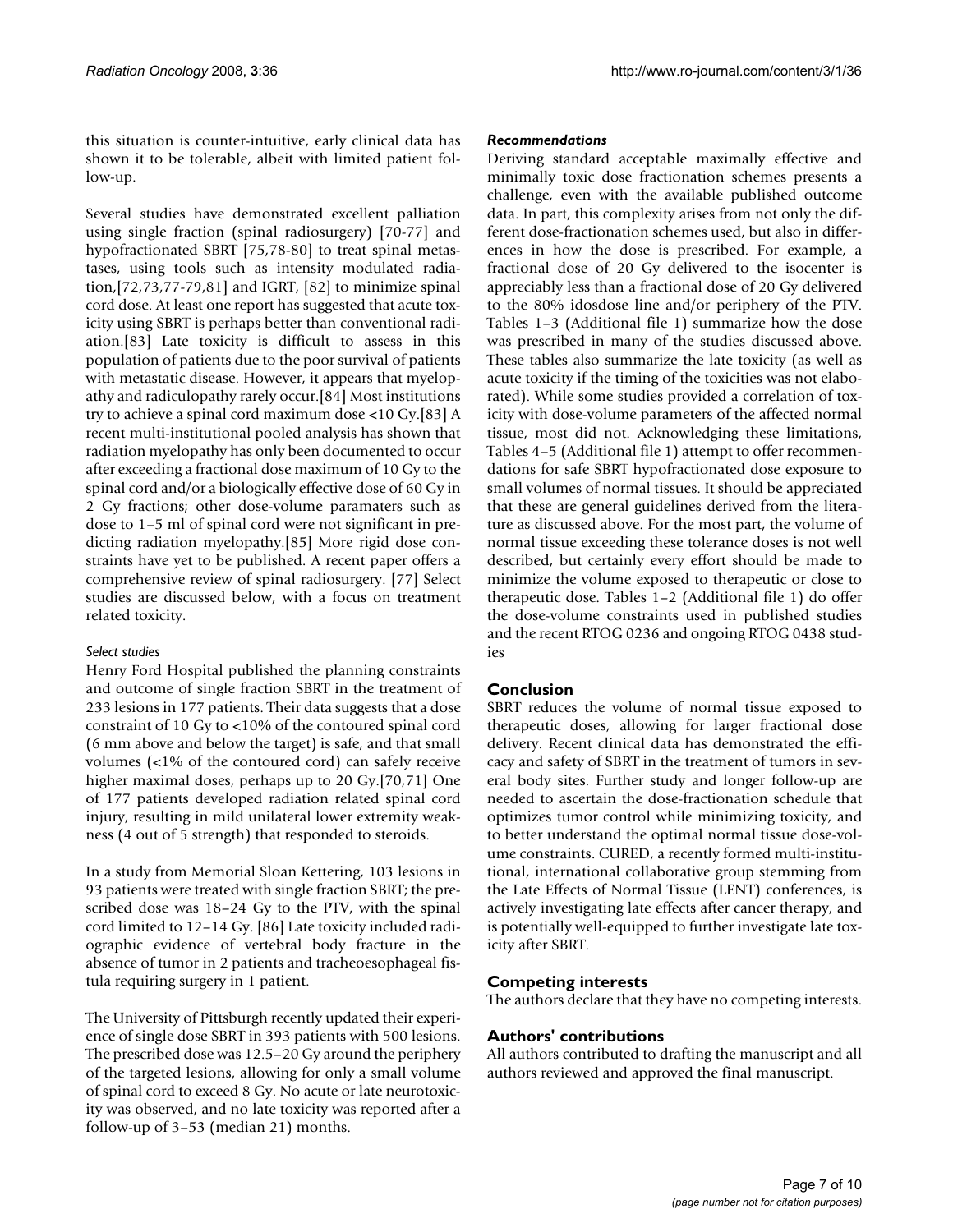#### **Author information**

MM is an Assistant Professor in the Department of Radiation Oncology at the University of Rochester, whose clinical and research interests include the treatment of limited metastases with stereotactic body radiation.

PO is Professor and Chairman of the Department of Radiation Oncology at the University of Rochester. In addition to basic science research investigating the amelioration of radiation-related toxicity, he has an interest in the study and treatment of patients with limited metastases.

LSC is Professor and Vice-chairman of the Department of Radiation Oncology at the University of Rochester. He has a long-standing interest in the study of cancer survivorship and treatment related late effects. Both LSC and PO are involved in developing an international, multi-institutional cooperative group, CURED, devoted to cancer survivorship and late effects.

#### **Additional material**

#### **Additional file 1**

*Toxicity and dose-volume constraints in select studies of patients undergoing stereotactic body radiotherapy for thoracic lesions* Click here for file [\[http://www.biomedcentral.com/content/supplementary/1748-](http://www.biomedcentral.com/content/supplementary/1748-717X-3-36-S1.doc) 717X-3-36-S1.doc]

#### **References**

- 1. Kavanagh BD, McGarry RC, Timmerman RD: **[Extracranial radio](http://www.ncbi.nlm.nih.gov/entrez/query.fcgi?cmd=Retrieve&db=PubMed&dopt=Abstract&list_uids=16564443)[surgery \(stereotactic body radiation therapy\) for oligome](http://www.ncbi.nlm.nih.gov/entrez/query.fcgi?cmd=Retrieve&db=PubMed&dopt=Abstract&list_uids=16564443)[tastases.](http://www.ncbi.nlm.nih.gov/entrez/query.fcgi?cmd=Retrieve&db=PubMed&dopt=Abstract&list_uids=16564443)** *Semin Radiat Oncol* 2006, **16:**77-84.
- 2. Timmerman RD, Kavanagh BD, Cho LC, Papiez L, Xing L: **[Stereotac](http://www.ncbi.nlm.nih.gov/entrez/query.fcgi?cmd=Retrieve&db=PubMed&dopt=Abstract&list_uids=17350943)[tic body radiation therapy in multiple organ sites.](http://www.ncbi.nlm.nih.gov/entrez/query.fcgi?cmd=Retrieve&db=PubMed&dopt=Abstract&list_uids=17350943)** *J Clin Oncol* 2007, **25:**947-952.
- 3. Baumert BG, Rutten I, Dehing-Oberije C, Twijnstra A, Dirx MJ, Debougnoux-Huppertz RM, Lambin P, Kubat B: **[A pathology-based](http://www.ncbi.nlm.nih.gov/entrez/query.fcgi?cmd=Retrieve&db=PubMed&dopt=Abstract&list_uids=16814946) [substrate for target definition in radiosurgery of brain](http://www.ncbi.nlm.nih.gov/entrez/query.fcgi?cmd=Retrieve&db=PubMed&dopt=Abstract&list_uids=16814946) [metastases.](http://www.ncbi.nlm.nih.gov/entrez/query.fcgi?cmd=Retrieve&db=PubMed&dopt=Abstract&list_uids=16814946)** *Int J Radiat Oncol Biol Phys* 2006, **66:**187-194.
- 4. Timmerman R, Bastasch M, Saha D, Abdulrahman R, Hittson W, Story M: **[Optimizing dose and fractionation for stereotactic body](http://www.ncbi.nlm.nih.gov/entrez/query.fcgi?cmd=Retrieve&db=PubMed&dopt=Abstract&list_uids=17641519) [radiation therapy. Normal tissue and tumor control effects](http://www.ncbi.nlm.nih.gov/entrez/query.fcgi?cmd=Retrieve&db=PubMed&dopt=Abstract&list_uids=17641519) [with large dose per fraction.](http://www.ncbi.nlm.nih.gov/entrez/query.fcgi?cmd=Retrieve&db=PubMed&dopt=Abstract&list_uids=17641519)** *Front Radiat Ther Oncol* 2007, **40:**352-365.
- 5. Timmerman RD, Forster KM, Chinsoo Cho L: **[Extracranial stere](http://www.ncbi.nlm.nih.gov/entrez/query.fcgi?cmd=Retrieve&db=PubMed&dopt=Abstract&list_uids=15983945)[otactic radiation delivery.](http://www.ncbi.nlm.nih.gov/entrez/query.fcgi?cmd=Retrieve&db=PubMed&dopt=Abstract&list_uids=15983945)** *Semin Radiat Oncol* 2005, **15:**202-207.
- 6. O'Dell WG, Schell MC, Reynolds D, Okunieff R: **[Dose broadening](http://www.ncbi.nlm.nih.gov/entrez/query.fcgi?cmd=Retrieve&db=PubMed&dopt=Abstract&list_uids=12148723) [due to target position variability during fractionated breath](http://www.ncbi.nlm.nih.gov/entrez/query.fcgi?cmd=Retrieve&db=PubMed&dopt=Abstract&list_uids=12148723)[held radiation therapy.](http://www.ncbi.nlm.nih.gov/entrez/query.fcgi?cmd=Retrieve&db=PubMed&dopt=Abstract&list_uids=12148723)** *Med Phys* 2002, **29:**1430-1437.
- 7. Hoban PW, Jones LC, Clark BG: **[Modeling late effects in hypof](http://www.ncbi.nlm.nih.gov/entrez/query.fcgi?cmd=Retrieve&db=PubMed&dopt=Abstract&list_uids=9989527)[ractionated stereotactic radiotherapy.](http://www.ncbi.nlm.nih.gov/entrez/query.fcgi?cmd=Retrieve&db=PubMed&dopt=Abstract&list_uids=9989527)** *Int J Radiat Oncol Biol Phys* 1999, **43:**199-210.
- 8. Guerrero M, Li XA: **[Extending the linear-quadratic model for](http://www.ncbi.nlm.nih.gov/entrez/query.fcgi?cmd=Retrieve&db=PubMed&dopt=Abstract&list_uids=15566178) [large fraction doses pertinent to stereotactic radiotherapy.](http://www.ncbi.nlm.nih.gov/entrez/query.fcgi?cmd=Retrieve&db=PubMed&dopt=Abstract&list_uids=15566178)** *Phys Med Biol* 2004, **49:**4825-4835.
- 9. Jones B, Dale RG, Finst P, Khaksar SJ: **[Biological equivalent dose](http://www.ncbi.nlm.nih.gov/entrez/query.fcgi?cmd=Retrieve&db=PubMed&dopt=Abstract&list_uids=10889393) [assessment of the consequences of hypofractionated radio](http://www.ncbi.nlm.nih.gov/entrez/query.fcgi?cmd=Retrieve&db=PubMed&dopt=Abstract&list_uids=10889393)[therapy.](http://www.ncbi.nlm.nih.gov/entrez/query.fcgi?cmd=Retrieve&db=PubMed&dopt=Abstract&list_uids=10889393)** *Int J Radiat Oncol Biol Phys* 2000, **47:**1379-1384.
- 10. Glatstein E: **[Hypofractionation, long-term effects, and the](http://www.ncbi.nlm.nih.gov/entrez/query.fcgi?cmd=Retrieve&db=PubMed&dopt=Abstract&list_uids=18722259) [alpha/beta ratio.](http://www.ncbi.nlm.nih.gov/entrez/query.fcgi?cmd=Retrieve&db=PubMed&dopt=Abstract&list_uids=18722259)** *Int J Radiat Oncol Biol Phys* 2008, **72:**11-12.
- 11. Brown JM, Koong AC: **[High-dose single-fraction radiotherapy:](http://www.ncbi.nlm.nih.gov/entrez/query.fcgi?cmd=Retrieve&db=PubMed&dopt=Abstract&list_uids=18474308) [exploiting a new biology?](http://www.ncbi.nlm.nih.gov/entrez/query.fcgi?cmd=Retrieve&db=PubMed&dopt=Abstract&list_uids=18474308)** *Int J Radiat Oncol Biol Phys* 2008, **71:**324-325.
- 12. Fuks Z, Kolesnick R: **[Engaging the vascular component of the](http://www.ncbi.nlm.nih.gov/entrez/query.fcgi?cmd=Retrieve&db=PubMed&dopt=Abstract&list_uids=16098459) [tumor response.](http://www.ncbi.nlm.nih.gov/entrez/query.fcgi?cmd=Retrieve&db=PubMed&dopt=Abstract&list_uids=16098459)** *Cancer Cell* 2005, **8:**89-91.
- 13. Garcia-Barros M, Paris F, Cordon-Cardo C, Lyden D, Rafii S, Haimovitz-Friedman A, Fuks Z, Kolesnick R: **[Tumor response to radio](http://www.ncbi.nlm.nih.gov/entrez/query.fcgi?cmd=Retrieve&db=PubMed&dopt=Abstract&list_uids=12750523)[therapy regulated by endothelial cell apoptosis.](http://www.ncbi.nlm.nih.gov/entrez/query.fcgi?cmd=Retrieve&db=PubMed&dopt=Abstract&list_uids=12750523)** *Science* 2003, **300:**1155-1159.
- 14. Bijl HP, van Luijk P, Coppes RP, Schippers JM, Konings AW, Kogel AJ van der: **[Dose-volume effects in the rat cervical spinal cord](http://www.ncbi.nlm.nih.gov/entrez/query.fcgi?cmd=Retrieve&db=PubMed&dopt=Abstract&list_uids=11777640) [after proton irradiation.](http://www.ncbi.nlm.nih.gov/entrez/query.fcgi?cmd=Retrieve&db=PubMed&dopt=Abstract&list_uids=11777640)** *Int J Radiat Oncol Biol Phys* 2002, **52:**205-211.
- 15. Kogel AJ van der: **[Dose-volume effects in the spinal cord.](http://www.ncbi.nlm.nih.gov/entrez/query.fcgi?cmd=Retrieve&db=PubMed&dopt=Abstract&list_uids=8310135)** *Radiother Oncol* 1993, **29:**105-109.
- 16. Philippens ME, Pop LA, Visser AG, Kogel AJ van der: **[Dose-volume](http://www.ncbi.nlm.nih.gov/entrez/query.fcgi?cmd=Retrieve&db=PubMed&dopt=Abstract&list_uids=17707274) [effects in rat thoracolumbar spinal cord: the effects of nonu](http://www.ncbi.nlm.nih.gov/entrez/query.fcgi?cmd=Retrieve&db=PubMed&dopt=Abstract&list_uids=17707274)[niform dose distribution.](http://www.ncbi.nlm.nih.gov/entrez/query.fcgi?cmd=Retrieve&db=PubMed&dopt=Abstract&list_uids=17707274)** *Int J Radiat Oncol Biol Phys* 2007, **69:**204-213.
- 17. Chang BK, Timmerman RD: **[Stereotactic body radiation ther](http://www.ncbi.nlm.nih.gov/entrez/query.fcgi?cmd=Retrieve&db=PubMed&dopt=Abstract&list_uids=18091059)[apy: a comprehensive review.](http://www.ncbi.nlm.nih.gov/entrez/query.fcgi?cmd=Retrieve&db=PubMed&dopt=Abstract&list_uids=18091059)** *Am J Clin Oncol* 2007, **30:**637-644.
- 18. Teh BS, Paulino AC, Lu HH, Chiu JK, Richardson S, Chiang S, Amato R, Butler EB, Bloch C: **[Versatility of the Novalis system to](http://www.ncbi.nlm.nih.gov/entrez/query.fcgi?cmd=Retrieve&db=PubMed&dopt=Abstract&list_uids=17668943) [deliver image-guided stereotactic body radiation therapy](http://www.ncbi.nlm.nih.gov/entrez/query.fcgi?cmd=Retrieve&db=PubMed&dopt=Abstract&list_uids=17668943) [\(SBRT\) for various anatomical sites.](http://www.ncbi.nlm.nih.gov/entrez/query.fcgi?cmd=Retrieve&db=PubMed&dopt=Abstract&list_uids=17668943)** *Technol Cancer Res Treat* 2007, **6:**347-354.
- 19. Milano MT, Katz AW, Muhs AG, Philip A, Buchholz DJ, Schell MC, Okunieff P: **[A prospective pilot study of curative-intent stere](http://www.ncbi.nlm.nih.gov/entrez/query.fcgi?cmd=Retrieve&db=PubMed&dopt=Abstract&list_uids=18072260)[otactic body radiation therapy in patients with 5 or fewer oli](http://www.ncbi.nlm.nih.gov/entrez/query.fcgi?cmd=Retrieve&db=PubMed&dopt=Abstract&list_uids=18072260)[gometastatic lesions.](http://www.ncbi.nlm.nih.gov/entrez/query.fcgi?cmd=Retrieve&db=PubMed&dopt=Abstract&list_uids=18072260)** *Cancer* 2008, **112:**650-658.
- 20. Milano MT, Katz AW, Schell MC, Philip A, Okunieff P: **Descriptive Analysis of Oligometastatic Lesions Treated with Curative-Intent Stereotactic Body Radiotherapy.** *Int J Radiat Oncol Biol Phys* 2008 in press.
- 21. Madsen BL, Hsi RA, Pham HT, Fowler JF, Esagui L, Corman J: **[Stere](http://www.ncbi.nlm.nih.gov/entrez/query.fcgi?cmd=Retrieve&db=PubMed&dopt=Abstract&list_uids=17336216)[otactic hypofractionated accurate radiotherapy of the pros](http://www.ncbi.nlm.nih.gov/entrez/query.fcgi?cmd=Retrieve&db=PubMed&dopt=Abstract&list_uids=17336216)tate (SHARP), 33.5 Gy in five fractions for localized disease: [first clinical trial results.](http://www.ncbi.nlm.nih.gov/entrez/query.fcgi?cmd=Retrieve&db=PubMed&dopt=Abstract&list_uids=17336216)** *Int J Radiat Oncol Biol Phys* 2007, **67:**1099-1105.
- 22. Pawlicki T, Cotrutz C, King C: **[Prostate cancer therapy with](http://www.ncbi.nlm.nih.gov/entrez/query.fcgi?cmd=Retrieve&db=PubMed&dopt=Abstract&list_uids=17641522) [stereotactic body radiation therapy.](http://www.ncbi.nlm.nih.gov/entrez/query.fcgi?cmd=Retrieve&db=PubMed&dopt=Abstract&list_uids=17641522)** *Front Radiat Ther Oncol* 2007, **40:**395-406.
- 23. Milano MT, Constine LS, Okunieff P: **[Normal tissue tolerance](http://www.ncbi.nlm.nih.gov/entrez/query.fcgi?cmd=Retrieve&db=PubMed&dopt=Abstract&list_uids=17395043) [dose metrics for radiation therapy of major organs.](http://www.ncbi.nlm.nih.gov/entrez/query.fcgi?cmd=Retrieve&db=PubMed&dopt=Abstract&list_uids=17395043)** *Semin Radiat Oncol* 2007, **17:**131-140.
- 24. Xia T, Li H, Sun Q, Wang Y, Fan N, Yu Y, Li P, Chang JY: **[Promising](http://www.ncbi.nlm.nih.gov/entrez/query.fcgi?cmd=Retrieve&db=PubMed&dopt=Abstract&list_uids=16765528) [clinical outcome of stereotactic body radiation therapy for](http://www.ncbi.nlm.nih.gov/entrez/query.fcgi?cmd=Retrieve&db=PubMed&dopt=Abstract&list_uids=16765528) patients with inoperable Stage I/II non-small-cell lung can[cer.](http://www.ncbi.nlm.nih.gov/entrez/query.fcgi?cmd=Retrieve&db=PubMed&dopt=Abstract&list_uids=16765528)** *Int J Radiat Oncol Biol Phys* 2006, **66:**117-125.
- 25. Onimaru R, Fujino M, Yamazaki K, Onodera Y, Taguchi H, Katoh N, Hommura F, Oizumi S, Nishimura M, Shirato H: **[Steep dose](http://www.ncbi.nlm.nih.gov/entrez/query.fcgi?cmd=Retrieve&db=PubMed&dopt=Abstract&list_uids=18029106)[response relationship for stage I non-small-cell lung cancer](http://www.ncbi.nlm.nih.gov/entrez/query.fcgi?cmd=Retrieve&db=PubMed&dopt=Abstract&list_uids=18029106) using hypofractionated high-dose irradiation by real-time [tumor-tracking radiotherapy.](http://www.ncbi.nlm.nih.gov/entrez/query.fcgi?cmd=Retrieve&db=PubMed&dopt=Abstract&list_uids=18029106)** *Int J Radiat Oncol Biol Phys* 2008, **70:**374-381.
- 26. Zimmermann FB, Geinitz H, Schill S, Thamm R, Nieder C, Schratzenstaller U, Molls M: **[Stereotactic hypofractionated radiotherapy](http://www.ncbi.nlm.nih.gov/entrez/query.fcgi?cmd=Retrieve&db=PubMed&dopt=Abstract&list_uids=16982542) [in stage I \(T1–2 N0 M0\) non-small-cell lung cancer \(NSCLC\).](http://www.ncbi.nlm.nih.gov/entrez/query.fcgi?cmd=Retrieve&db=PubMed&dopt=Abstract&list_uids=16982542)** *Acta Oncol* 2006, **45:**796-801.
- 27. Guckenberger M, Heilman K, Wulf J, Mueller G, Beckmann G, Flentje M: **[Pulmonary injury and tumor response after stereotactic](http://www.ncbi.nlm.nih.gov/entrez/query.fcgi?cmd=Retrieve&db=PubMed&dopt=Abstract&list_uids=18053602) [body radiotherapy \(SBRT\): results of a serial follow-up CT](http://www.ncbi.nlm.nih.gov/entrez/query.fcgi?cmd=Retrieve&db=PubMed&dopt=Abstract&list_uids=18053602) [study.](http://www.ncbi.nlm.nih.gov/entrez/query.fcgi?cmd=Retrieve&db=PubMed&dopt=Abstract&list_uids=18053602)** *Radiother Oncol* 2007, **85:**435-442.
- Yamashita H, Nakagawa K, Nakamura N, Koyanagi H, Tago M, Igaki H, Shiraishi K, Sasano N, Ohtomo K: **[Exceptionally high incidence](http://www.ncbi.nlm.nih.gov/entrez/query.fcgi?cmd=Retrieve&db=PubMed&dopt=Abstract&list_uids=17553175) [of symptomatic grade 2–5 radiation pneumonitis after ster](http://www.ncbi.nlm.nih.gov/entrez/query.fcgi?cmd=Retrieve&db=PubMed&dopt=Abstract&list_uids=17553175)[eotactic radiation therapy for lung tumors.](http://www.ncbi.nlm.nih.gov/entrez/query.fcgi?cmd=Retrieve&db=PubMed&dopt=Abstract&list_uids=17553175)** *Radiat Oncol* 2007, **2:**21.
- 29. Blomgren H, Lax I, Goranson H: **Radiosurgery for tumors in the body: Clinical experience using a new method.** *J Radiosurg* 1998, **1:**63-74.
- 30. Song DY, Benedict SH, Cardinale RM, Chung TD, Chang MG, Schmidt-Ullrich RK: **[Stereotactic body radiation therapy of](http://www.ncbi.nlm.nih.gov/entrez/query.fcgi?cmd=Retrieve&db=PubMed&dopt=Abstract&list_uids=16317270) [lung tumors: preliminary experience using normal tissue](http://www.ncbi.nlm.nih.gov/entrez/query.fcgi?cmd=Retrieve&db=PubMed&dopt=Abstract&list_uids=16317270) [complication probability-based dose limits.](http://www.ncbi.nlm.nih.gov/entrez/query.fcgi?cmd=Retrieve&db=PubMed&dopt=Abstract&list_uids=16317270)** *Am J Clin Oncol* 2005, **28:**591-596.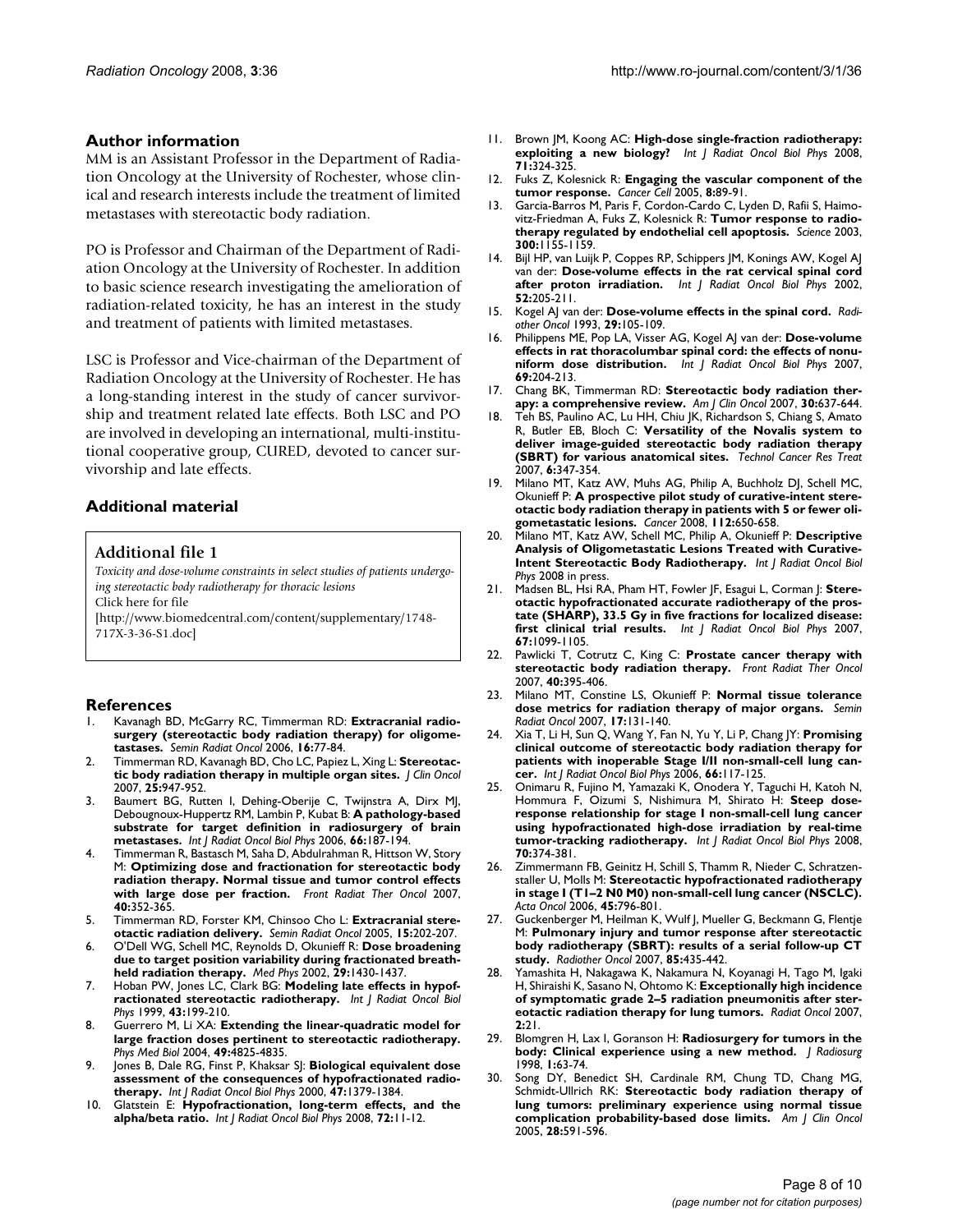- 31. Wulf J, Hadinger U, Oppitz U, Thiele W, Ness-Dourdoumas R, Flentje M: **[Stereotactic radiotherapy of targets in the lung and liver.](http://www.ncbi.nlm.nih.gov/entrez/query.fcgi?cmd=Retrieve&db=PubMed&dopt=Abstract&list_uids=11789403)** *Strahlenther Onkol* 2001, **177:**645-655.
- 32. Timmerman R, McGarry R, Yiannoutsos C, Papiez L, Tudor K, DeLuca J, Ewing M, Abdulrahman R, DesRosiers C, Williams M, Fletcher J: **[Excessive toxicity when treating central tumors in](http://www.ncbi.nlm.nih.gov/entrez/query.fcgi?cmd=Retrieve&db=PubMed&dopt=Abstract&list_uids=17050868) [a phase II study of stereotactic body radiation therapy for](http://www.ncbi.nlm.nih.gov/entrez/query.fcgi?cmd=Retrieve&db=PubMed&dopt=Abstract&list_uids=17050868) [medically inoperable early-stage lung cancer.](http://www.ncbi.nlm.nih.gov/entrez/query.fcgi?cmd=Retrieve&db=PubMed&dopt=Abstract&list_uids=17050868)** *J Clin Oncol* 2006, **24:**4833-4839.
- 33. Uematsu M, Fukui T, Tahara K, Sato N, Shiota A, Wong J: **Longterm results of computed tomography guided hypofractionated stereotactic radiotherapy for stage I non-small cell lung cancers [abstract].** *Int J Radiat Oncol Biol Phys* 2008, **72:**S36.
- 34. Joyner M, Salter BJ, Papanikolaou N, Fuss M: **[Stereotactic body](http://www.ncbi.nlm.nih.gov/entrez/query.fcgi?cmd=Retrieve&db=PubMed&dopt=Abstract&list_uids=16982543) [radiation therapy for centrally located lung lesions.](http://www.ncbi.nlm.nih.gov/entrez/query.fcgi?cmd=Retrieve&db=PubMed&dopt=Abstract&list_uids=16982543)** *Acta Oncol* 2006, **45:**802-807.
- 35. Song S, Choi W, Shin S, Lee S, Ahn S, Kim J, Park C, Lee J, Choi E: **Fractionated stereotactic body radiation therapy for central or peripheral stage I non-small cell lung cancer on consecutive days [abstract].** *Int J Radiat Oncol Biol Phys* 2008, **72:**S466.
- 36. McGarry RC, Papiez L, Williams M, Whitford T, Timmerman RD: **[Stereotactic body radiation therapy of early-stage non](http://www.ncbi.nlm.nih.gov/entrez/query.fcgi?cmd=Retrieve&db=PubMed&dopt=Abstract&list_uids=16115740)[small-cell lung carcinoma: phase I study.](http://www.ncbi.nlm.nih.gov/entrez/query.fcgi?cmd=Retrieve&db=PubMed&dopt=Abstract&list_uids=16115740)** *Int J Radiat Oncol Biol Phys* 2005, **63:**1010-1015.
- 37. Onimaru R, Shirato H, Shimizu S, Kitamura K, Xu B, Fukumoto S, Chang TC, Fujita K, Oita M, Miyasaka K, *et al.*: **[Tolerance of organs](http://www.ncbi.nlm.nih.gov/entrez/query.fcgi?cmd=Retrieve&db=PubMed&dopt=Abstract&list_uids=12694831) [at risk in small-volume, hypofractionated, image-guided](http://www.ncbi.nlm.nih.gov/entrez/query.fcgi?cmd=Retrieve&db=PubMed&dopt=Abstract&list_uids=12694831) [radiotherapy for primary and metastatic lung cancers.](http://www.ncbi.nlm.nih.gov/entrez/query.fcgi?cmd=Retrieve&db=PubMed&dopt=Abstract&list_uids=12694831)** *Int J Radiat Oncol Biol Phys* 2003, **56:**126-135.
- 38. Voroney JPJ, Hope A, Dahele MR, Brade AM, Purdie TG, Franks KN, Pearson S, Cho BC, Bissonnette JP, Bezjak A: **Pain and rib fracture after stereotactic radiotherapy for peripheral non-small cell lung cancer [abstract].** *Int J Radiat Oncol Biol Phys* 2008, **72:**S35-S36.
- 39. Nyman J, Johansson KA, Hulten U: **[Stereotactic hypofractionated](http://www.ncbi.nlm.nih.gov/entrez/query.fcgi?cmd=Retrieve&db=PubMed&dopt=Abstract&list_uids=16213059) [radiotherapy for stage I non-small cell lung cancer – mature](http://www.ncbi.nlm.nih.gov/entrez/query.fcgi?cmd=Retrieve&db=PubMed&dopt=Abstract&list_uids=16213059) [results for medically inoperable patients.](http://www.ncbi.nlm.nih.gov/entrez/query.fcgi?cmd=Retrieve&db=PubMed&dopt=Abstract&list_uids=16213059)** *Lung Cancer* 2006, **51:**97-103.
- 40. Ng AW, Tung SY, Wong VY: **[Hypofractionated stereotactic](http://www.ncbi.nlm.nih.gov/entrez/query.fcgi?cmd=Retrieve&db=PubMed&dopt=Abstract&list_uids=18334273) [radiotherapy for medically inoperable stage I non-small cell](http://www.ncbi.nlm.nih.gov/entrez/query.fcgi?cmd=Retrieve&db=PubMed&dopt=Abstract&list_uids=18334273) lung cancer – report on clinical outcome and dose to critical [organs.](http://www.ncbi.nlm.nih.gov/entrez/query.fcgi?cmd=Retrieve&db=PubMed&dopt=Abstract&list_uids=18334273)** *Radiother Oncol* 2008, **87:**24-28.
- 41. Dunlap N, Biedermann G, Yang W, Cai J, Sheng K, Benedict SH, Kavanagh BD, Larner J: **Chest wall volume receiving more than 30 Gy predicts risk of severe pain and/or rib fracture after lung SBRT [abstract].** *Int J Radiat Oncol Biol Phys* 2008, **72:**S36.
- 42. Chang JY, Balter P, Dong L, Bucci MK, Liao Z, Jeter MD, McAleer MF, Yang Q, Cox JD, Komaki R: **Early results of stereotactic body radiation therapy (SBRT) in centrally/superiorly located stage I or isolated recurrent NSCLC [abstract].** *Int J Radiat Oncol Biol Phys* 2008, **72:**S463.
- 43. Forquer JA, Fakiris AJ, Timmerman RD, Lo SS, Perkins SM, McGarry RC, Johnstone PAS: **Brachial plexopathy (BP) from stereotactic body radiotherapy (SBRT) in early-stage NSCLC: Doselimiting toxicity in apical tumor sites [abstract].** *Int J Radiat Oncol Biol Phys* 2008, **72:**S36-37.
- 44. Okunieff P, Petersen AL, Philip A, Milano MT, Katz AW, Boros L, Schell MC: **[Stereotactic Body Radiation Therapy \(SBRT\) for](http://www.ncbi.nlm.nih.gov/entrez/query.fcgi?cmd=Retrieve&db=PubMed&dopt=Abstract&list_uids=16982544) [lung metastases.](http://www.ncbi.nlm.nih.gov/entrez/query.fcgi?cmd=Retrieve&db=PubMed&dopt=Abstract&list_uids=16982544)** *Acta Oncol* 2006, **45:**808-817.
- 45. Timmerman R, Papiez L, McGarry R, Likes L, DesRosiers C, Frost S, Williams M: **[Extracranial stereotactic radioablation: results of](http://www.ncbi.nlm.nih.gov/entrez/query.fcgi?cmd=Retrieve&db=PubMed&dopt=Abstract&list_uids=14605072) [a phase I study in medically inoperable stage I non-small cell](http://www.ncbi.nlm.nih.gov/entrez/query.fcgi?cmd=Retrieve&db=PubMed&dopt=Abstract&list_uids=14605072) [lung cancer.](http://www.ncbi.nlm.nih.gov/entrez/query.fcgi?cmd=Retrieve&db=PubMed&dopt=Abstract&list_uids=14605072)** *Chest* 2003, **124:**1946-1955.
- 46. Le QT, Loo BW, Ho A, Cotrutz C, Koong AC, Wakelee H, Kee ST, Constantinescu D, Whyte RI, Donington J: **[Results of a phase I](http://www.ncbi.nlm.nih.gov/entrez/query.fcgi?cmd=Retrieve&db=PubMed&dopt=Abstract&list_uids=17409963) [dose-escalation study using single-fraction stereotactic radi](http://www.ncbi.nlm.nih.gov/entrez/query.fcgi?cmd=Retrieve&db=PubMed&dopt=Abstract&list_uids=17409963)[otherapy for lung tumors.](http://www.ncbi.nlm.nih.gov/entrez/query.fcgi?cmd=Retrieve&db=PubMed&dopt=Abstract&list_uids=17409963)** *J Thorac Oncol* 2006, **1:**802-809.
- Timmerman RD, Paulus R, Galvin J, Michalski J, Straube W, Bradley J, Fakiris A, Bezjak A, Videtic G, Choy H: **Toxicity Analysis of RTOG 0236 Using Stereotactic Body Radiation Therapy to Treat Medically Inoperable Early Stage Lung Cancer Patients.** *ASTRO; Los Angeles* 2007:S86.
- 48. Ohashi T, Takeda A, Shigematsu N, Kunieda E, Ishizaka A, Fukada J, Deloar HM, Kawaguchi O, Takeda T, Takemasa K, *et al.*: **[Differences](http://www.ncbi.nlm.nih.gov/entrez/query.fcgi?cmd=Retrieve&db=PubMed&dopt=Abstract&list_uids=15990001) [in pulmonary function before vs. 1 year after hypofraction-](http://www.ncbi.nlm.nih.gov/entrez/query.fcgi?cmd=Retrieve&db=PubMed&dopt=Abstract&list_uids=15990001)**

**[ated stereotactic radiotherapy for small peripheral lung](http://www.ncbi.nlm.nih.gov/entrez/query.fcgi?cmd=Retrieve&db=PubMed&dopt=Abstract&list_uids=15990001) [tumors.](http://www.ncbi.nlm.nih.gov/entrez/query.fcgi?cmd=Retrieve&db=PubMed&dopt=Abstract&list_uids=15990001)** *Int J Radiat Oncol Biol Phys* 2005, **62:**1003-1008.

- 49. Fukumoto S, Shirato H, Shimzu S, Ogura S, Onimaru R, Kitamura K, Yamazaki K, Miyasaka K, Nishimura M, Dosaka-Akita H: **[Small-vol](http://www.ncbi.nlm.nih.gov/entrez/query.fcgi?cmd=Retrieve&db=PubMed&dopt=Abstract&list_uids=12237924)[ume image-guided radiotherapy using hypofractionated,](http://www.ncbi.nlm.nih.gov/entrez/query.fcgi?cmd=Retrieve&db=PubMed&dopt=Abstract&list_uids=12237924) coplanar, and noncoplanar multiple fields for patients with [inoperable Stage I nonsmall cell lung carcinomas.](http://www.ncbi.nlm.nih.gov/entrez/query.fcgi?cmd=Retrieve&db=PubMed&dopt=Abstract&list_uids=12237924)** *Cancer* 2002, **95:**1546-1553.
- 50. Paludan M, Traberg Hansen A, Petersen J, Grau C, Hoyer M: **[Aggra](http://www.ncbi.nlm.nih.gov/entrez/query.fcgi?cmd=Retrieve&db=PubMed&dopt=Abstract&list_uids=16982545)[vation of dyspnea in stage I non-small cell lung cancer](http://www.ncbi.nlm.nih.gov/entrez/query.fcgi?cmd=Retrieve&db=PubMed&dopt=Abstract&list_uids=16982545) patients following stereotactic body radiotherapy: Is there a [dose-volume dependency?](http://www.ncbi.nlm.nih.gov/entrez/query.fcgi?cmd=Retrieve&db=PubMed&dopt=Abstract&list_uids=16982545)** *Acta Oncol* 2006, **45:**818-822.
- 51. Henderson M, McGarry R, Yiannoutsos C, Fakiris A, Hoopes D, Williams M, Timmerman R: **[Baseline pulmonary function as a pre](http://www.ncbi.nlm.nih.gov/entrez/query.fcgi?cmd=Retrieve&db=PubMed&dopt=Abstract&list_uids=18394819)[dictor for survival and decline in pulmonary function over](http://www.ncbi.nlm.nih.gov/entrez/query.fcgi?cmd=Retrieve&db=PubMed&dopt=Abstract&list_uids=18394819) time in patients undergoing stereotactic body radiotherapy [for the treatment of stage I non-small-cell lung cancer.](http://www.ncbi.nlm.nih.gov/entrez/query.fcgi?cmd=Retrieve&db=PubMed&dopt=Abstract&list_uids=18394819)** *Int J Radiat Oncol Biol Phys* 2008, **72:**404-409.
- 52. McInerney E, Grills I, Galerani A, Martinez A, Wallace M, Robertson B, Welsh R, Seidman J, Kestin L: **Changes in pulmonary function and toxicity after image guided lung stereotactic body radiotherapy (SBRT) [abstract].** *Int J Radiat Oncol Biol Phys* 2008, **72:**S445.
- 53. Aoki T, Nagata Y, Negoro Y, Takayama K, Mizowaki T, Kokubo M, Oya N, Mitsumori M, Hiraoka M: **[Evaluation of lung injury after](http://www.ncbi.nlm.nih.gov/entrez/query.fcgi?cmd=Retrieve&db=PubMed&dopt=Abstract&list_uids=14645881) [three-dimensional conformal stereotactic radiation therapy](http://www.ncbi.nlm.nih.gov/entrez/query.fcgi?cmd=Retrieve&db=PubMed&dopt=Abstract&list_uids=14645881) [for solitary lung tumors: CT appearance.](http://www.ncbi.nlm.nih.gov/entrez/query.fcgi?cmd=Retrieve&db=PubMed&dopt=Abstract&list_uids=14645881)** *Radiology* 2004, **230:**101-108.
- 54. Kimura T, Matsuura K, Murakami Y, Hashimoto Y, Kenjo M, Kaneyasu Y, Wadasaki K, Hirokawa Y, Ito K, Okawa M: **[CT appearance of](http://www.ncbi.nlm.nih.gov/entrez/query.fcgi?cmd=Retrieve&db=PubMed&dopt=Abstract&list_uids=16904838) radiation injury of the lung and clinical symptoms after ster[eotactic body radiation therapy \(SBRT\) for lung cancers: are](http://www.ncbi.nlm.nih.gov/entrez/query.fcgi?cmd=Retrieve&db=PubMed&dopt=Abstract&list_uids=16904838) patients with pulmonary emphysema also candidates for [SBRT for lung cancers?](http://www.ncbi.nlm.nih.gov/entrez/query.fcgi?cmd=Retrieve&db=PubMed&dopt=Abstract&list_uids=16904838)** *Int J Radiat Oncol Biol Phys* 2006, **66:**483-491.
- 55. Takeda T, Takeda A, Kunieda E, Ishizaka A, Takemasa K, Shimada K, Yamamoto S, Shigematsu N, Kawaguchi O, Fukada J, *et al.*: **[Radiation](http://www.ncbi.nlm.nih.gov/entrez/query.fcgi?cmd=Retrieve&db=PubMed&dopt=Abstract&list_uids=15100106) [injury after hypofractionated stereotactic radiotherapy for](http://www.ncbi.nlm.nih.gov/entrez/query.fcgi?cmd=Retrieve&db=PubMed&dopt=Abstract&list_uids=15100106) [peripheral small lung tumors: serial changes on CT.](http://www.ncbi.nlm.nih.gov/entrez/query.fcgi?cmd=Retrieve&db=PubMed&dopt=Abstract&list_uids=15100106)** *AJR Am J Roentgenol* 2004, **182:**1123-1128.
- Kyas I, Hof H, Debus J, Schlegel W, Karger CP: [Prediction of radi](http://www.ncbi.nlm.nih.gov/entrez/query.fcgi?cmd=Retrieve&db=PubMed&dopt=Abstract&list_uids=17097829)**[ation-induced changes in the lung after stereotactic body](http://www.ncbi.nlm.nih.gov/entrez/query.fcgi?cmd=Retrieve&db=PubMed&dopt=Abstract&list_uids=17097829) [radiation therapy of non-small-cell lung cancer.](http://www.ncbi.nlm.nih.gov/entrez/query.fcgi?cmd=Retrieve&db=PubMed&dopt=Abstract&list_uids=17097829)** *Int J Radiat Oncol Biol Phys* 2007, **67:**768-774.
- 57. Matsuo Y, Nagata Y, Mizowaki T, Takayama K, Sakamoto T, Sakamoto M, Norihisa Y, Hiraoka M: **[Evaluation of mass-like consolidation](http://www.ncbi.nlm.nih.gov/entrez/query.fcgi?cmd=Retrieve&db=PubMed&dopt=Abstract&list_uids=17929117) [after stereotactic body radiation therapy for lung tumors.](http://www.ncbi.nlm.nih.gov/entrez/query.fcgi?cmd=Retrieve&db=PubMed&dopt=Abstract&list_uids=17929117)** *Int J Clin Oncol* 2007, **12:**356-362.
- Takeda A, Kunieda E, Takeda T, Tanaka M, Sanuki N, Fujii H, Shigematsu N, Kubo A: **[Possible Misinterpretation of Demarcated](http://www.ncbi.nlm.nih.gov/entrez/query.fcgi?cmd=Retrieve&db=PubMed&dopt=Abstract&list_uids=17905527) [Solid Patterns of Radiation Fibrosis on CT Scans as Tumor](http://www.ncbi.nlm.nih.gov/entrez/query.fcgi?cmd=Retrieve&db=PubMed&dopt=Abstract&list_uids=17905527) Recurrence in Patients Receiving Hypofractionated Stereo[tactic Radiotherapy for Lung Cancer.](http://www.ncbi.nlm.nih.gov/entrez/query.fcgi?cmd=Retrieve&db=PubMed&dopt=Abstract&list_uids=17905527)** *Int J Radiat Oncol Biol Phys* 2008, **70:**1057-1065.
- 59. Katz AW, Carey-Sampson M, Muhs AG, Milano MT, Schell MC, Okunieff P: **[Hypofractionated stereotactic body radiation therapy](http://www.ncbi.nlm.nih.gov/entrez/query.fcgi?cmd=Retrieve&db=PubMed&dopt=Abstract&list_uids=17197128) [\(SBRT\) for limited hepatic metastases.](http://www.ncbi.nlm.nih.gov/entrez/query.fcgi?cmd=Retrieve&db=PubMed&dopt=Abstract&list_uids=17197128)** *Int J Radiat Oncol Biol Phys* 2007, **67:**793-798.
- 60. Schefter TE, Kavanagh BD, Timmerman RD, Cardenes HR, Baron A, Gaspar LE: **[A phase I trial of stereotactic body radiation ther](http://www.ncbi.nlm.nih.gov/entrez/query.fcgi?cmd=Retrieve&db=PubMed&dopt=Abstract&list_uids=16029795)[apy \(SBRT\) for liver metastases.](http://www.ncbi.nlm.nih.gov/entrez/query.fcgi?cmd=Retrieve&db=PubMed&dopt=Abstract&list_uids=16029795)** *Int J Radiat Oncol Biol Phys* 2005, **62:**1371-1378.
- 61. Kavanagh BD, Schefter TE, Cardenes HR, Stieber VW, Raben D, Timmerman RD, McCarter MD, Burri S, Nedzi LA, Sawyer TE, Gaspar LE: **[Interim analysis of a prospective phase I/II trial of SBRT for](http://www.ncbi.nlm.nih.gov/entrez/query.fcgi?cmd=Retrieve&db=PubMed&dopt=Abstract&list_uids=16982549) [liver metastases.](http://www.ncbi.nlm.nih.gov/entrez/query.fcgi?cmd=Retrieve&db=PubMed&dopt=Abstract&list_uids=16982549)** *Acta Oncol* 2006, **45:**848-855.
- Hoyer M, Roed H, Traberg Hansen A, Ohlhuis L, Petersen J, Nellemann H, Kiil Berthelsen A, Grau C, Aage Engelholm S, Maase H Von der: **[Phase II study on stereotactic body radiotherapy of](http://www.ncbi.nlm.nih.gov/entrez/query.fcgi?cmd=Retrieve&db=PubMed&dopt=Abstract&list_uids=16982546) [colorectal metastases.](http://www.ncbi.nlm.nih.gov/entrez/query.fcgi?cmd=Retrieve&db=PubMed&dopt=Abstract&list_uids=16982546)** *Acta Oncol* 2006, **45:**823-830.
- 63. Casamassima F, Masi L, Menichelli C, D'Imporzano E, Polli C, Bonucci I: **IGRT Stereotactic Hypofractionated Radiotherapy for Treatment of Focal Liver Malignancies [abstract].** *Int J Radiat Oncol Biol Phys* 2008, **72:**S277-S278.
- 64. Tse RV, Hawkins M, Lockwood G, Kim JJ, Cummings B, Knox J, Sherman M, Dawson LA: **[Phase I Study of Individualized Stereotac](http://www.ncbi.nlm.nih.gov/entrez/query.fcgi?cmd=Retrieve&db=PubMed&dopt=Abstract&list_uids=18172187)-**